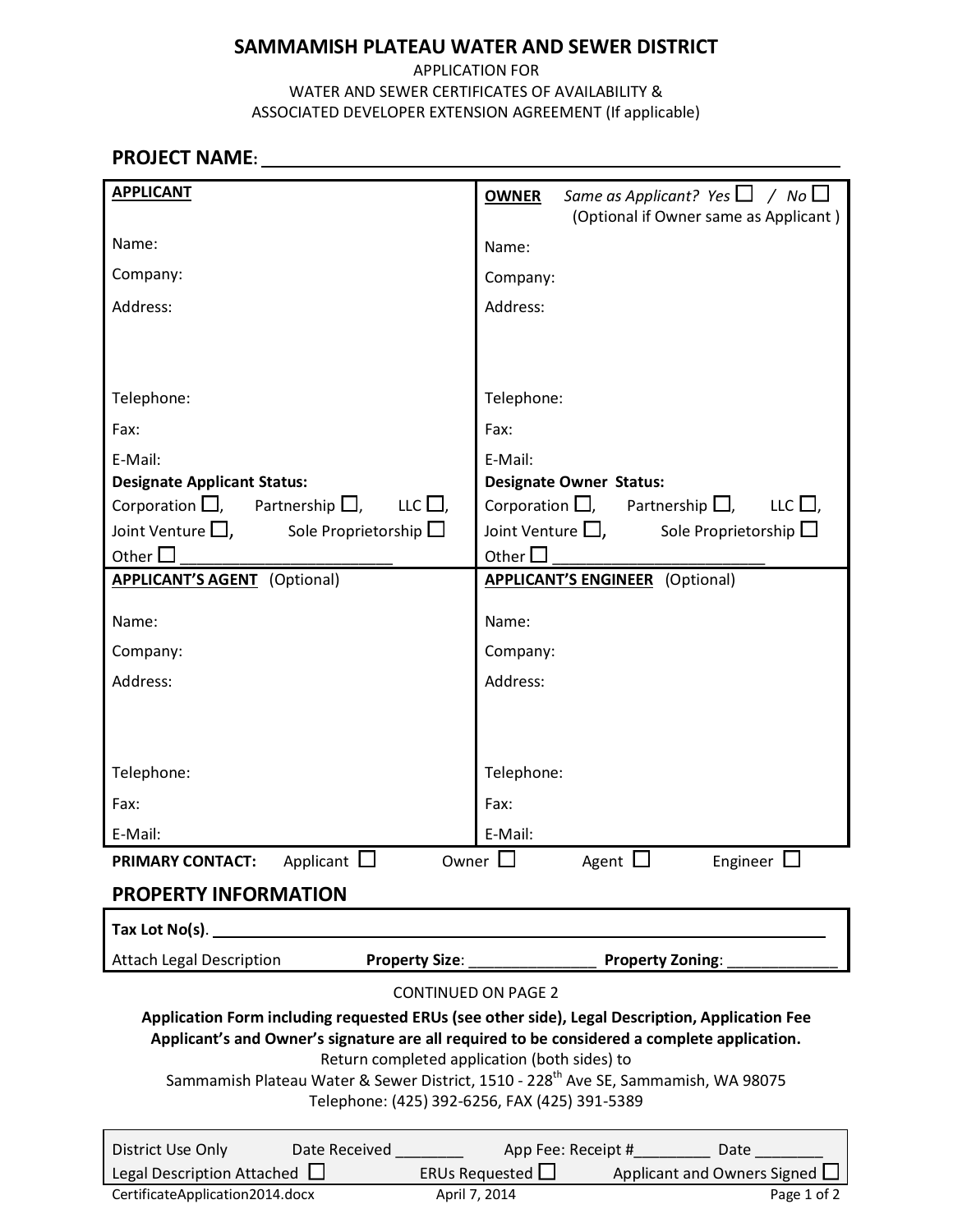APPLICATION FOR WATER AND SEWER CERTIFICATES OF AVAILABILITY & ASSOCIATED DEVELOPER EXTENSION AGREEMENT (If applicable)

| <b>PROJECT NAME:</b>                                                                                                                                                                                                                                                                                                                                                                                                                    |                             |                            |                                                                                                                              |                                                                                                                                                                                                                                |                            |                     |                                                              |  |
|-----------------------------------------------------------------------------------------------------------------------------------------------------------------------------------------------------------------------------------------------------------------------------------------------------------------------------------------------------------------------------------------------------------------------------------------|-----------------------------|----------------------------|------------------------------------------------------------------------------------------------------------------------------|--------------------------------------------------------------------------------------------------------------------------------------------------------------------------------------------------------------------------------|----------------------------|---------------------|--------------------------------------------------------------|--|
| Description of Proposed Project:                                                                                                                                                                                                                                                                                                                                                                                                        |                             |                            |                                                                                                                              |                                                                                                                                                                                                                                |                            |                     |                                                              |  |
| House Size: <3600 sf $\Box$                                                                                                                                                                                                                                                                                                                                                                                                             |                             | $\geq$ 3600 sf $\Box$      | $>$ 5000 sf $\Box$ (used for required fire flow estimates)                                                                   |                                                                                                                                                                                                                                |                            |                     |                                                              |  |
|                                                                                                                                                                                                                                                                                                                                                                                                                                         |                             |                            | <b>Certificate Requested:</b> Building Permit $\Box$ ; Short Plat $\Box$ ; Plat $\Box$ ; Septic Review $\Box$ ; Other        |                                                                                                                                                                                                                                |                            |                     |                                                              |  |
| <b>PROJECT WATER &amp; SEWER REQUIREMENTS:</b>                                                                                                                                                                                                                                                                                                                                                                                          |                             |                            | Include all use expected for the completed project, including existing meters and sewer service.                             |                                                                                                                                                                                                                                |                            |                     | ERUs = Equivalent Residential Units                          |  |
| Meter <sup>^</sup>                                                                                                                                                                                                                                                                                                                                                                                                                      | ERUS per                    | # Domestic                 | # Irrigation                                                                                                                 |                                                                                                                                                                                                                                | # Sewer                    | Water               | Sewer                                                        |  |
| Size                                                                                                                                                                                                                                                                                                                                                                                                                                    | Meter                       | <b>Meters</b>              | <b>Meters</b>                                                                                                                |                                                                                                                                                                                                                                | <b>Customers</b>           | ERUS <sup>(1)</sup> | ERUs $(2)$                                                   |  |
| $3/4$ inch                                                                                                                                                                                                                                                                                                                                                                                                                              | $\mathbf{1}$                |                            |                                                                                                                              |                                                                                                                                                                                                                                |                            |                     |                                                              |  |
| 1 inch                                                                                                                                                                                                                                                                                                                                                                                                                                  | 2.5                         |                            |                                                                                                                              |                                                                                                                                                                                                                                |                            |                     |                                                              |  |
| $1-1/2$ inch                                                                                                                                                                                                                                                                                                                                                                                                                            | 5                           |                            |                                                                                                                              |                                                                                                                                                                                                                                |                            |                     |                                                              |  |
| 2 inch                                                                                                                                                                                                                                                                                                                                                                                                                                  | 8                           |                            |                                                                                                                              |                                                                                                                                                                                                                                |                            |                     |                                                              |  |
| Other                                                                                                                                                                                                                                                                                                                                                                                                                                   |                             |                            |                                                                                                                              |                                                                                                                                                                                                                                |                            |                     |                                                              |  |
| Total                                                                                                                                                                                                                                                                                                                                                                                                                                   |                             |                            |                                                                                                                              |                                                                                                                                                                                                                                |                            |                     |                                                              |  |
| ^ Meter size with fire sprinklers NOT included.                                                                                                                                                                                                                                                                                                                                                                                         |                             |                            |                                                                                                                              |                                                                                                                                                                                                                                |                            |                     | Fire Sprinklers Required? Yes $\Box$ No $\Box$ Unsure $\Box$ |  |
|                                                                                                                                                                                                                                                                                                                                                                                                                                         |                             |                            | <sup>(1)</sup> (# Domestic + # Irrigation Water Meters) x ERUs per Meter, $\frac{(2)}{4}$ # Sewer Customers x ERUs per Meter |                                                                                                                                                                                                                                |                            |                     |                                                              |  |
|                                                                                                                                                                                                                                                                                                                                                                                                                                         |                             |                            |                                                                                                                              |                                                                                                                                                                                                                                |                            |                     |                                                              |  |
| <b>Existing Water &amp; Sewer Customers:*</b><br>Account #<br>Meter Size                                                                                                                                                                                                                                                                                                                                                                |                             |                            | <b>Existing Sewer</b>                                                                                                        |                                                                                                                                                                                                                                | <b>Existing Water ERUs</b> |                     | <b>Existing Sewer ERUs</b>                                   |  |
|                                                                                                                                                                                                                                                                                                                                                                                                                                         |                             | No $\square$<br>Yes $\Box$ |                                                                                                                              |                                                                                                                                                                                                                                |                            |                     |                                                              |  |
|                                                                                                                                                                                                                                                                                                                                                                                                                                         | Yes $\Box$<br>Yes $\square$ |                            | No $\square$                                                                                                                 |                                                                                                                                                                                                                                |                            |                     |                                                              |  |
|                                                                                                                                                                                                                                                                                                                                                                                                                                         |                             |                            | No <sub>1</sub>                                                                                                              |                                                                                                                                                                                                                                |                            |                     |                                                              |  |
|                                                                                                                                                                                                                                                                                                                                                                                                                                         |                             |                            | * District personnel can provide assistance with this table. Do not include septic systems with Existing Sewer.              |                                                                                                                                                                                                                                |                            |                     |                                                              |  |
|                                                                                                                                                                                                                                                                                                                                                                                                                                         |                             |                            | Explain Alternate Water Supply or Sewage Disposal Situation                                                                  |                                                                                                                                                                                                                                |                            |                     |                                                              |  |
|                                                                                                                                                                                                                                                                                                                                                                                                                                         |                             |                            |                                                                                                                              |                                                                                                                                                                                                                                |                            |                     |                                                              |  |
| Alternate Water Supply:                                                                                                                                                                                                                                                                                                                                                                                                                 |                             |                            |                                                                                                                              | Septic System                                                                                                                                                                                                                  |                            | Sewer Agency_       |                                                              |  |
| <b>SUMMARY</b>                                                                                                                                                                                                                                                                                                                                                                                                                          |                             |                            |                                                                                                                              |                                                                                                                                                                                                                                |                            |                     |                                                              |  |
| <b>WATER</b>                                                                                                                                                                                                                                                                                                                                                                                                                            | Total                       | - Existing                 | $=$ New                                                                                                                      | <b>SEWER</b>                                                                                                                                                                                                                   | Total                      | - Existing          | $=$ New                                                      |  |
| <b>ERUS</b>                                                                                                                                                                                                                                                                                                                                                                                                                             |                             |                            |                                                                                                                              | <b>ERUS</b>                                                                                                                                                                                                                    |                            |                     |                                                              |  |
| The following terms and conditions, including all other District Resolutions, policies and procedures, apply to this Application for<br>Certificates of Water and/or Sewer Availability and associated Developer Extension Agreement (DEA), if required by the District.<br>1. This application is valid only for the real property referenced on this application.<br>This application is not transferable or assignable to any party. |                             |                            |                                                                                                                              |                                                                                                                                                                                                                                |                            |                     |                                                              |  |
| The District makes no representations, express or implied, that the applicant will be able to obtain the necessary permits,<br>approvals, and authorizations from the Cities of Issaquah or Sammamish, King County or any other governmental agency                                                                                                                                                                                     |                             |                            |                                                                                                                              |                                                                                                                                                                                                                                |                            |                     |                                                              |  |
| necessary before the applicant can utilize the utility service which is the subject of this application.                                                                                                                                                                                                                                                                                                                                |                             |                            |                                                                                                                              |                                                                                                                                                                                                                                |                            |                     |                                                              |  |
| The District <sup>®</sup> receipt of this application creates no contractual relationship between the District and the applicant, and does not                                                                                                                                                                                                                                                                                          |                             |                            |                                                                                                                              |                                                                                                                                                                                                                                |                            |                     |                                                              |  |
| imply or guarantee that water and/or sewer service, Certificates of Availability and/or DEAs will be approved and issued by the                                                                                                                                                                                                                                                                                                         |                             |                            |                                                                                                                              |                                                                                                                                                                                                                                |                            |                     |                                                              |  |
| District. District reserves the right to discontinue processing applications at any time without prior notice for any reason,                                                                                                                                                                                                                                                                                                           |                             |                            |                                                                                                                              |                                                                                                                                                                                                                                |                            |                     |                                                              |  |
| including limited, diminished or lack of supply or transmission capacity, and/or demand considerations.                                                                                                                                                                                                                                                                                                                                 | <b>APPLICANT</b>            |                            |                                                                                                                              |                                                                                                                                                                                                                                |                            | <b>OWNER</b>        |                                                              |  |
| Printed Name: Manual Manual Manual Manual Manual Manual Manual Manual Manual Manual Manual Manual Manual Manua                                                                                                                                                                                                                                                                                                                          |                             |                            |                                                                                                                              | Printed Name: 1990 and 200 million and 200 million and 200 million and 200 million and 200 million and 200 million and 200 million and 200 million and 200 million and 200 million and 200 million and 200 million and 200 mil |                            |                     |                                                              |  |
|                                                                                                                                                                                                                                                                                                                                                                                                                                         |                             |                            |                                                                                                                              | Organization: New York Structure and Structure and Structure and Structure and Structure and Structure and Structure and Structure and Structure and Structure and Structure and Structure and Structure and Structure and Str |                            |                     |                                                              |  |
|                                                                                                                                                                                                                                                                                                                                                                                                                                         |                             |                            |                                                                                                                              |                                                                                                                                                                                                                                |                            |                     |                                                              |  |
|                                                                                                                                                                                                                                                                                                                                                                                                                                         |                             |                            |                                                                                                                              |                                                                                                                                                                                                                                |                            |                     |                                                              |  |

Date Date: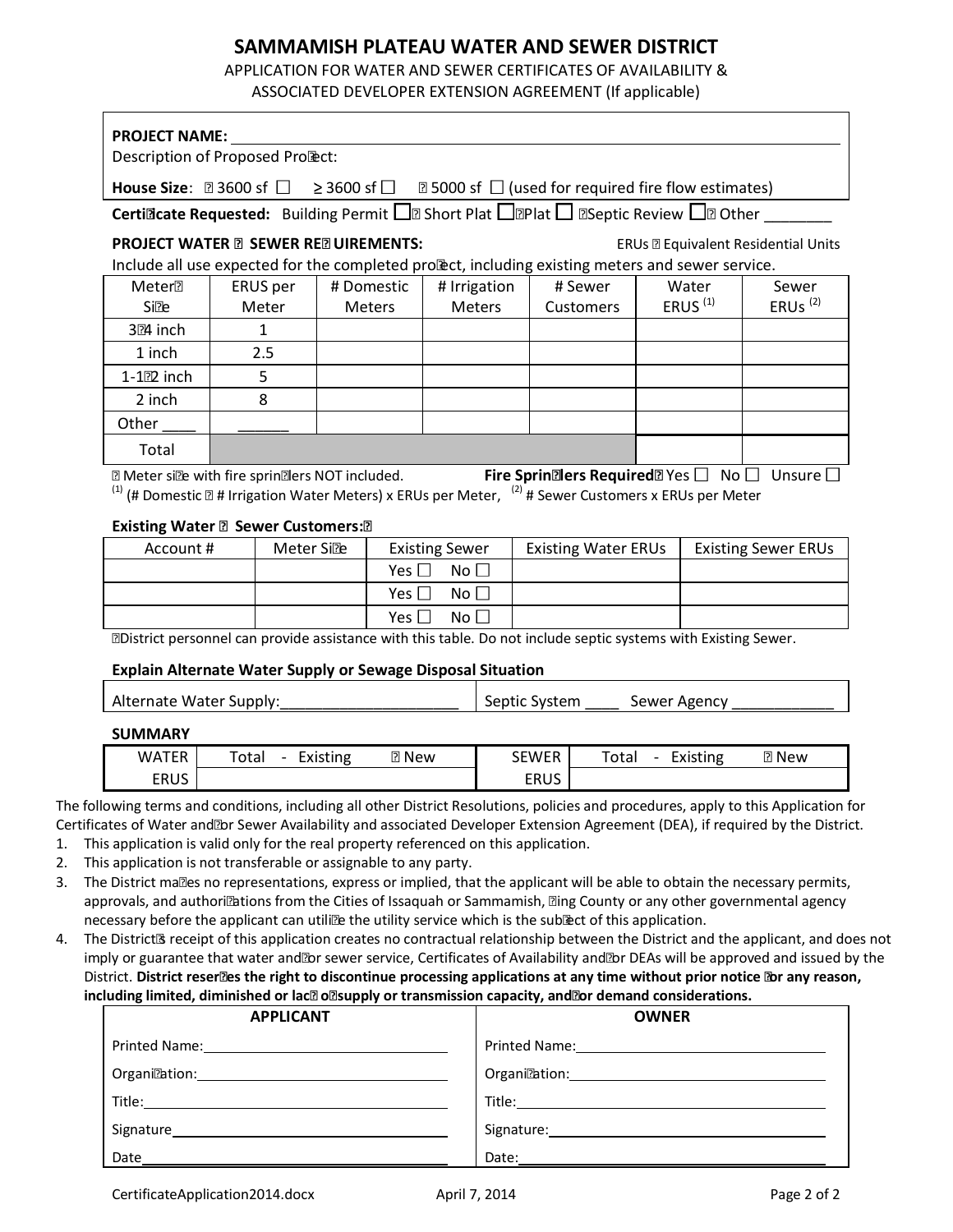#### PROCESS TO OBTAIN WATER AND SEWER CERTIFICATES OF AVAILABILITY & ASSOCIATED DEVELOPER EXTENSION AGREEMENT (If applicable)

- 1. Obtain and fill out an Application for Water and Sewer Certificates of Availability and associated Developer Extension Agreement ("DEA") from the District. [DEAs are required if the application is for a project of more than 1 Equivalent Residential Unit ("ERU") or requires, in the District's opinion, an extension or improvement to water and/or sewer facilities to provide water and/or sewer utility service to the property which is the subject of the application.]
- 2. Applications will be accepted by the District during normal working hours, usually 8 AM 4:30 PM, Monday - Friday, at the District<sup>®</sup> office at 1510 - 228th Avenue SE, Sammamish, WA 98075. Applications must be complete as determined by the District to be considered, including a description of the proposed project, the number of ERUs requested, property legal description, applicant and property owner signatures, and Application Fee for those requiring a DEA (see Step 7).
- 3. Applications received shall be reviewed by District staff and, if determined to be complete, the District will inform the applicant of the expected conditions for obtaining the requested certificate of availability or DEA. The identification of these conditions does not guarantee that the District Board of Commissioners will subsequently approve a DEA, if required, or approve the issuance of a certificate of availability.

#### CERTIFICATES OF WATER AND/OR SEWER AVAILABILITY, WITH NO DEA REQUIREMENT.

4. Applicant provides required fees to the District.

For Single Family Residential Projects the fees shall include, where applicable:

\$30 per ERU for Certificates of Water Availability

\$30 per ERU for Certificates of Sewer Availability

\$78 Agreement for Future Connection to Sewer (for projects in the urban area using septic) \$78 Agreement for Future Connection to Water

For Non Single Family Residential Projects the fees shall include, where applicable:

\$200 for a Certificate of Water Availability

\$200 for a Certificate of Sewer Availability

\$78 Agreement for Future Connection to Sewer (for projects in the urban area using septic) \$78 Agreement for Future Connection to Water

- 5. District staff will prepare as applicable the Certificates of Water Availability, Certificates of Sewer Availability, Agreements for Future Connection to Sewer, and the Agreements for Future Connection to Water, and provide them to the Applicant. When Agreements for Future Connection are required, these agreements must be executed prior to provision of the Certificates.
- 6. If the Certificates are not submitted to the appropriate City or County having land use jurisdiction over the Project/Property within ONE (1) YEAR of their date of issuance by the District, as part of a complete project/land use application, the Certificate(s) shall be invalidated and cancelled by the District and the Applicant shall be required to repeat the District application process.

When a Certificate(s) has been accepted by the City or County as part of a complete land use application, the Certificate(s) shall remain valid with the project/land use application through that process.